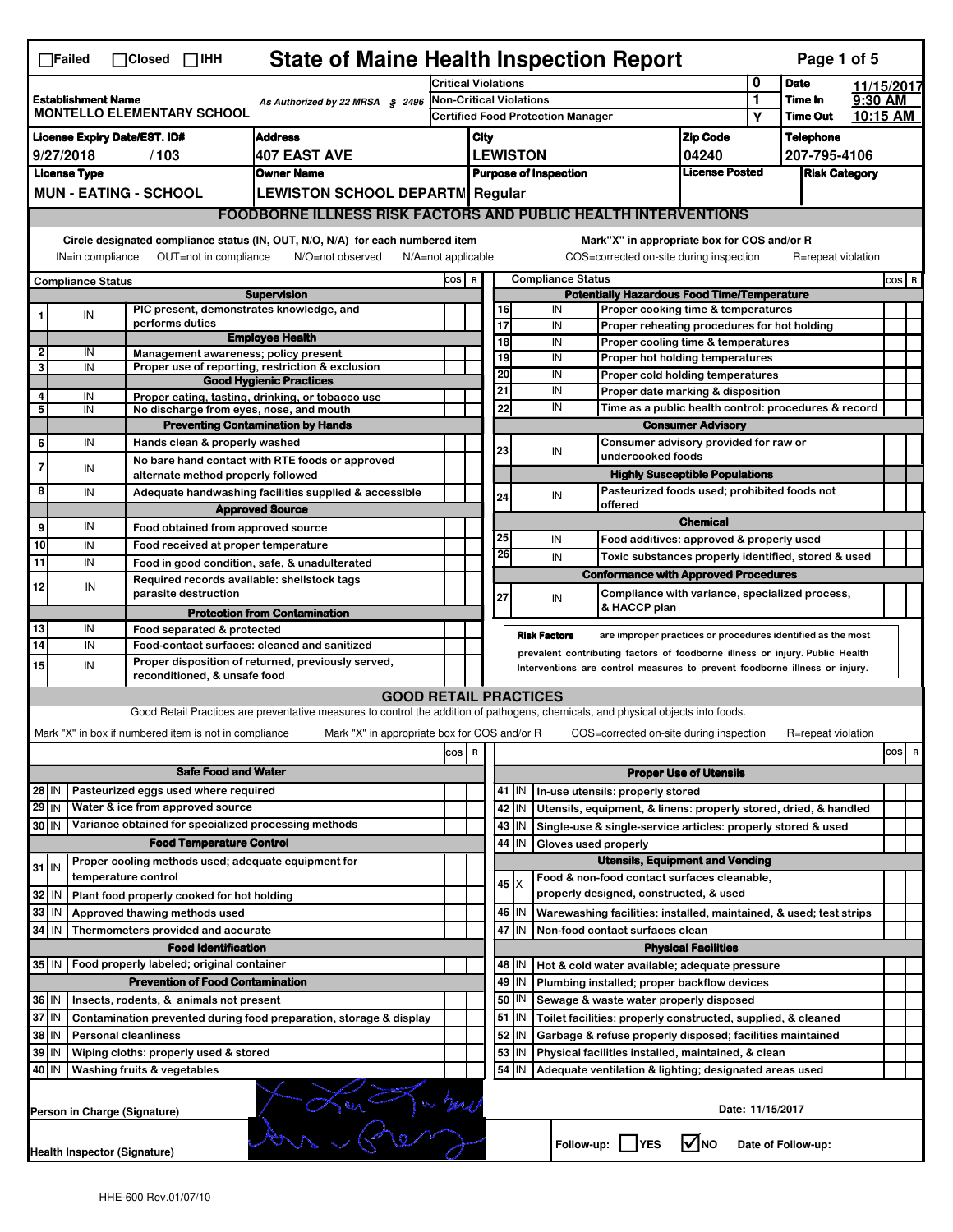| <b>State of Maine Health Inspection Report</b><br>Page 2 of 5 |                                    |                   |                                 |                                 |     |                    |                   |                                  |  |
|---------------------------------------------------------------|------------------------------------|-------------------|---------------------------------|---------------------------------|-----|--------------------|-------------------|----------------------------------|--|
| <b>Establishment Name</b>                                     | As Authorized by 22 MRSA<br>\$2496 |                   |                                 |                                 |     | 11/15/2017<br>Date |                   |                                  |  |
| <b>MONTELLO ELEMENTARY SCHOOL</b>                             |                                    |                   |                                 |                                 |     |                    |                   |                                  |  |
| License Expiry Date/EST. ID#<br>9/27/2018<br>/103             |                                    |                   | City / State<br><b>LEWISTON</b> |                                 | /ME |                    | Zip Code<br>04240 | <b>Telephone</b><br>207-795-4106 |  |
|                                                               |                                    |                   |                                 | <b>Temperature Observations</b> |     |                    |                   |                                  |  |
| <b>Temperature</b><br>Location                                |                                    |                   |                                 |                                 |     | <b>Notes</b>       |                   |                                  |  |
| pancakes                                                      | 140                                | hot holding       |                                 |                                 |     |                    |                   |                                  |  |
| milk cooler                                                   | 38                                 |                   |                                 |                                 |     |                    |                   |                                  |  |
| hot water                                                     | 110 plus                           |                   |                                 |                                 |     |                    |                   |                                  |  |
| rinse cycle                                                   | 180                                |                   |                                 |                                 |     |                    |                   |                                  |  |
| cooler                                                        | 38                                 |                   |                                 |                                 |     |                    |                   |                                  |  |
| milk cooler                                                   | 32                                 |                   |                                 |                                 |     |                    |                   |                                  |  |
| milkcooler                                                    | 40                                 |                   |                                 |                                 |     |                    |                   |                                  |  |
| cooler                                                        | 37                                 | rear storage area |                                 |                                 |     |                    |                   |                                  |  |
| wash cycle                                                    | 170                                |                   |                                 |                                 |     |                    |                   |                                  |  |



**Date: 11/15/2017**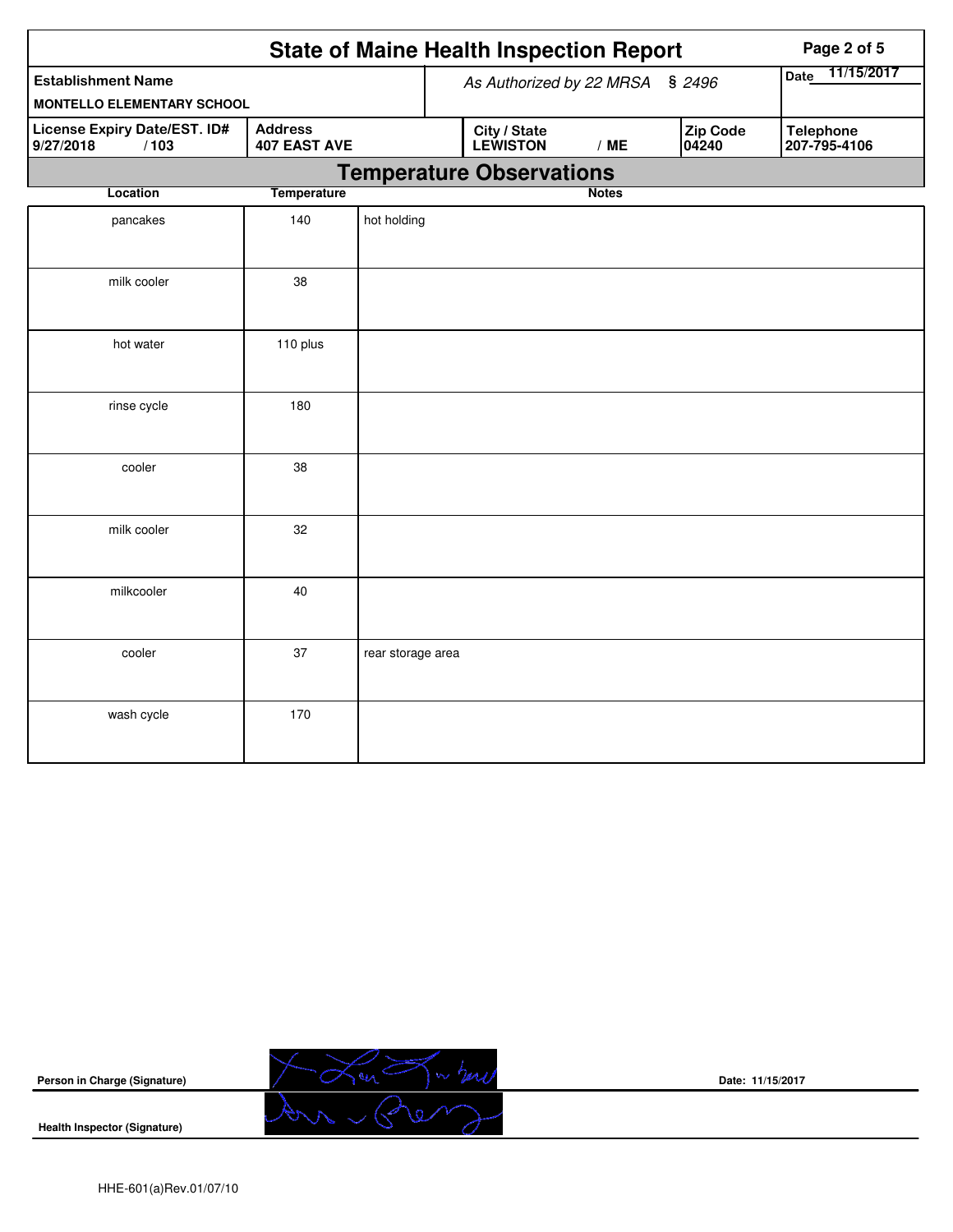|                                                                                                                                                    | Page 3 of 5                           |                                 |    |                          |  |  |  |  |  |
|----------------------------------------------------------------------------------------------------------------------------------------------------|---------------------------------------|---------------------------------|----|--------------------------|--|--|--|--|--|
| <b>Establishment Name</b>                                                                                                                          | 11/15/2017<br>Date                    |                                 |    |                          |  |  |  |  |  |
| <b>MONTELLO ELEMENTARY SCHOOL</b>                                                                                                                  |                                       |                                 |    |                          |  |  |  |  |  |
| License Expiry Date/EST. ID#<br>9/27/2018<br>/103                                                                                                  | <b>Address</b><br><b>407 EAST AVE</b> | City / State<br><b>LEWISTON</b> | ME | <b>Zip Code</b><br>04240 |  |  |  |  |  |
| <b>Observations and Corrective Actions</b>                                                                                                         |                                       |                                 |    |                          |  |  |  |  |  |
| Violations cited in this report must be corrected within the time frames below, or as stated in sections<br>8-405.11 and 8-406.11 of the Food Code |                                       |                                 |    |                          |  |  |  |  |  |

45: 4-101.19: N: Nonfood contact surfaces of equipment that requires frequent cleaning not constructed of a corrosion-resistant, nonabsorbent, and smooth material.

INSPECTOR NOTES: scrape and paint exterior sides of ovens(peeling paint)



**Date: 11/15/2017**

**Health Inspector (Signature)**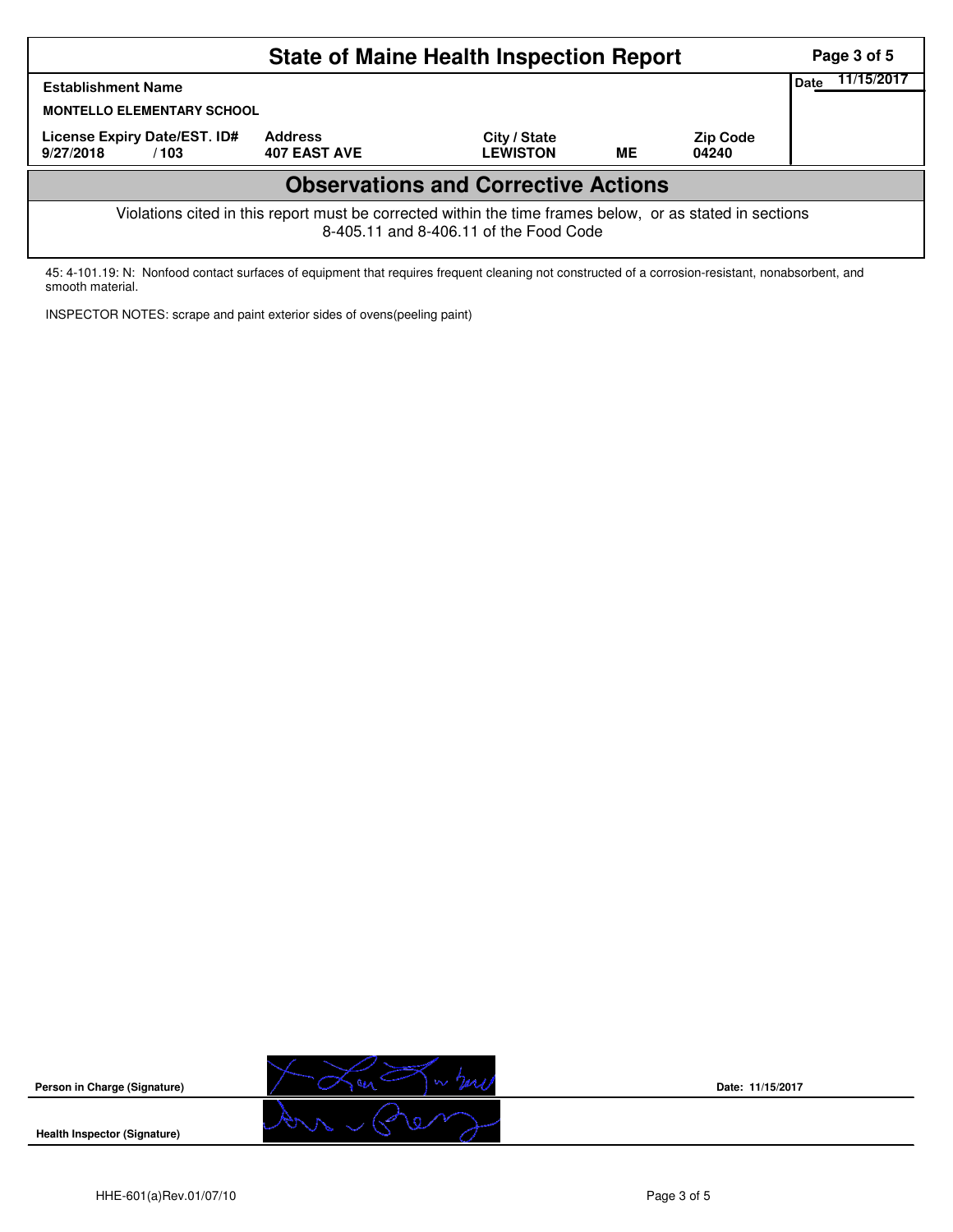| <b>State of Maine Health Inspection Report</b><br>Page 4 of 5 |                                       |                                 |    |                          |  |  |  |  |  |
|---------------------------------------------------------------|---------------------------------------|---------------------------------|----|--------------------------|--|--|--|--|--|
| <b>Establishment Name</b>                                     | <b>Date</b>                           | 11/15/2017                      |    |                          |  |  |  |  |  |
|                                                               | <b>MONTELLO ELEMENTARY SCHOOL</b>     |                                 |    |                          |  |  |  |  |  |
| License Expiry Date/EST. ID#<br>9/27/2018<br>/103             | <b>Address</b><br><b>407 EAST AVE</b> | City / State<br><b>LEWISTON</b> | ME | <b>Zip Code</b><br>04240 |  |  |  |  |  |
| <b>Inspection Notes</b>                                       |                                       |                                 |    |                          |  |  |  |  |  |

# RED FOLDER-EMPLOYEE HEALTH POLICY

Employee Health Policy left and explained the policy with the PIC.Please retain information as you will be asked next year during your inspection to provide the employee Health Policy information which was left with the PIC.

## Certified Food Protection Manager

Unless directed otherwise, all Eating Establishments are required to submit a copy of their Certified Food Protection Manager (CFPM) certificate. A CFPM must be hired within 90 days of a new eating establishment opening or when a CFPM leaves employment. For a list of CFPM courses and trainers go to http://www.maine.gov/healthinspection/training.htm

Please provide a copy of this certification(s) to your inspector [Susan Reny ] by emailing to [ sreny@lewistonmaine.gov ] or faxing to 207-795-5071. A copy may also be sent to Carol Gott, Health Inspection Program, 286 Water St. 3rd Floor, Augusta, ME 04333 or carol.gott@maine.gov.

Please include the name of your establishment and the establishment ID# with your certification(s).

2013 Maine Food Code Adoption

The Maine Food Code was adopted in October of 2013. Please refer to our website for a copy,

http://www.maine.gov/healthinspection. Following are a few of the major changes:

• No Bare Hand Contact with Ready-To-Eat Food. Handlers are required to use gloves, utensils, deli papers, etc., to avoid bare hand contact with ready-to-eat food;

- Establishments must have clean-up procedures for employees to follow following vomiting and diarrheal events;
- Responsibilities of the person in charge for ill employees (exclusions and restrictions); and,
- Date marking of Ready-to-eat potentially hazardous foods.

## Violation Correction Timeframe

Critical violations should be corrected on site, but in any event, within 10 days. The licensee must contact the inspector when the critical violation has been addressed at 207-( 513-3125 Ext 3224 ) or email ( sreny@lewistonmaine.gov ). Non-critical violations must be corrected within 30 days. Failure to satisfactorily correct these violations before the follow-up inspection may result in enforcement proceedings by the Department to include fines and penalties, which are outlined in Sections 7, 8 and 9 of the Rules Relating to the Administration and Enforcement of Establishments Licensed by the Health Inspection Program available at http://www.maine.gov/healthinspection. License renewals can be denied if violations are not corrected within the noted timeframes.

### C= Critical violation and NC= Non-critical violation

"Critical violation" means a provision of the Food Code that, if in non-compliance, is more likely than other violations to contribute to food contamination, illness or environmental health hazard.

### Additional Inspection Fee

License fees provide for two inspections per year. When additional inspections are required, the Department may charge an additional \$100 fee to cover the costs of each additional inspection or visit.

### Document Retention/Posting

Pursuant to the Maine Food Code, the establishment's current license must be displayed. In addition, a sign or placard must be posted in a conspicuous area notifying consumers that a copy of the most recent inspection report is available upon request. CFPM certificates must be posted in a conspicuous area and must be available to the Department upon request.

CFPM Rhonda Hart CERT# 13422873 exp 3/18/2021

Upon major renovations a 3 bay sink needs to be installed